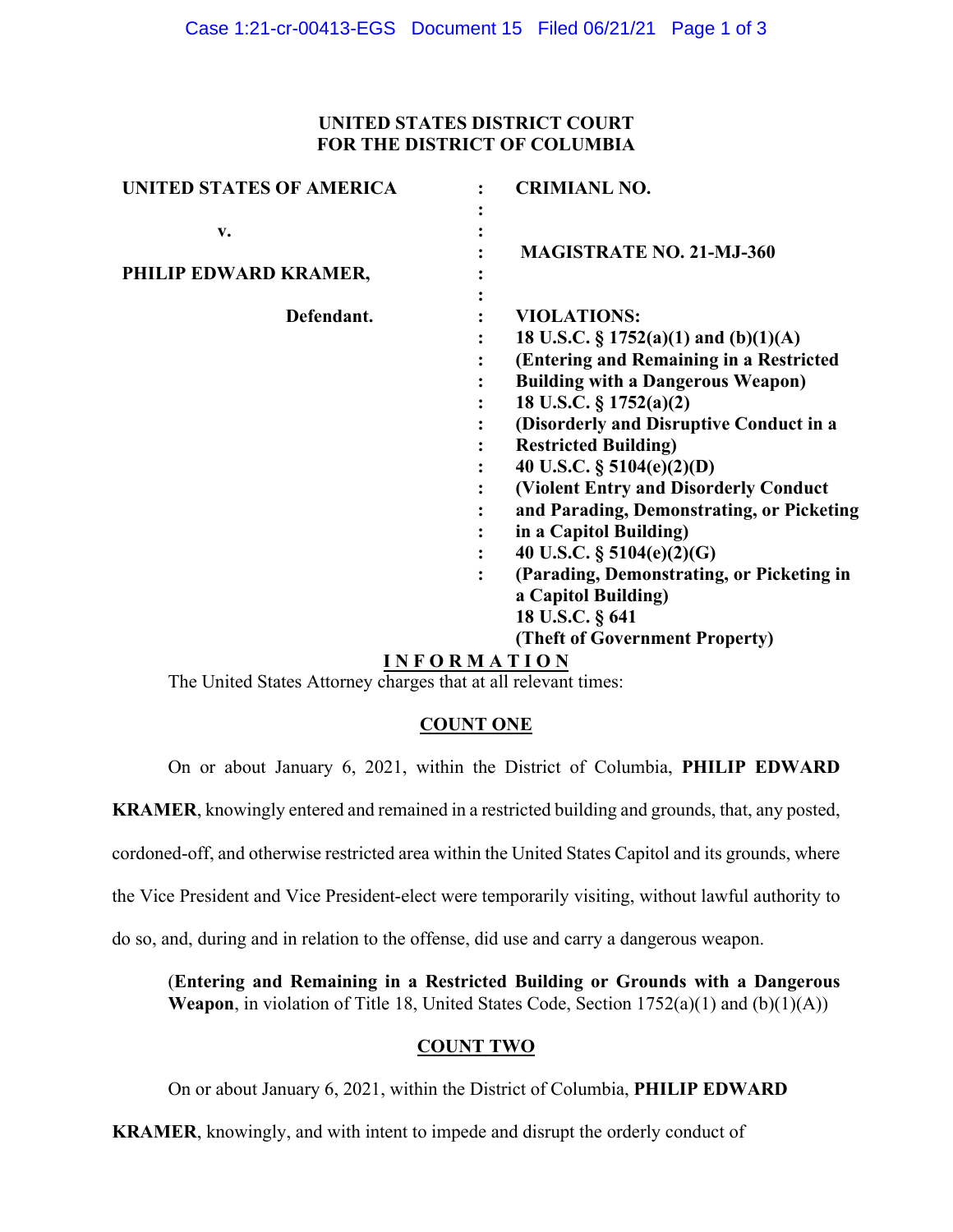#### Case 1:21-cr-00413-EGS Document 15 Filed 06/21/21 Page 2 of 3

Government business and official functions, engaged in disorderly and disruptive conduct in, and within such proximity to the United States Capitol, a restricted building, when, and so that, such conduct did in fact impede and disrupt the orderly conduct of Government business and official functions.

(**Disorderly and Disruptive Conduct in a Restricted Building**, in violation of Title 18, United States Code, Section 1752(a)(2))

### **COUNT THREE**

On or about January 6, 2021, within the District of Columbia, **PHILIP EDWARD KRAMER**, willfully and knowingly engaged in disorderly and disruptive conduct in any of the Capitol Buildings with the intent to impede, disrupt, and disturb the orderly conduct of a session of Congress or either House of Congress.

(**Violent Entry and Disorderly Conduct in a Capitol Building,** in violation of Title 40, United States Code, Section 5104 (e)(2)(D))

#### **COUNT FOUR**

On or about January 6, 2021, within the District of Columbia, **PHILIP EDWARD** 

**KRAMER**, willfully and knowingly paraded, demonstrated, and picketed in a Capitol Building.

**(Parading, Demonstrating, or Picketing in a Capitol Building**, in violation of Title 40, United States Code, Section 5104 (e)(2)(G))

### **COUNT FIVE**

On or about January 6, 2021, within the District of Columbia, **PHILIP EDWARD** 

**KRAMER**, embezzled, stole, purloined, knowingly converted to his use and the use of another,

and without authority, sold, conveyed and disposed of any record, voucher, money and thing of

value of the United States and any department and agency thereof, that is, a "Do Not Enter" sign,

which has a value of less than \$1,000.